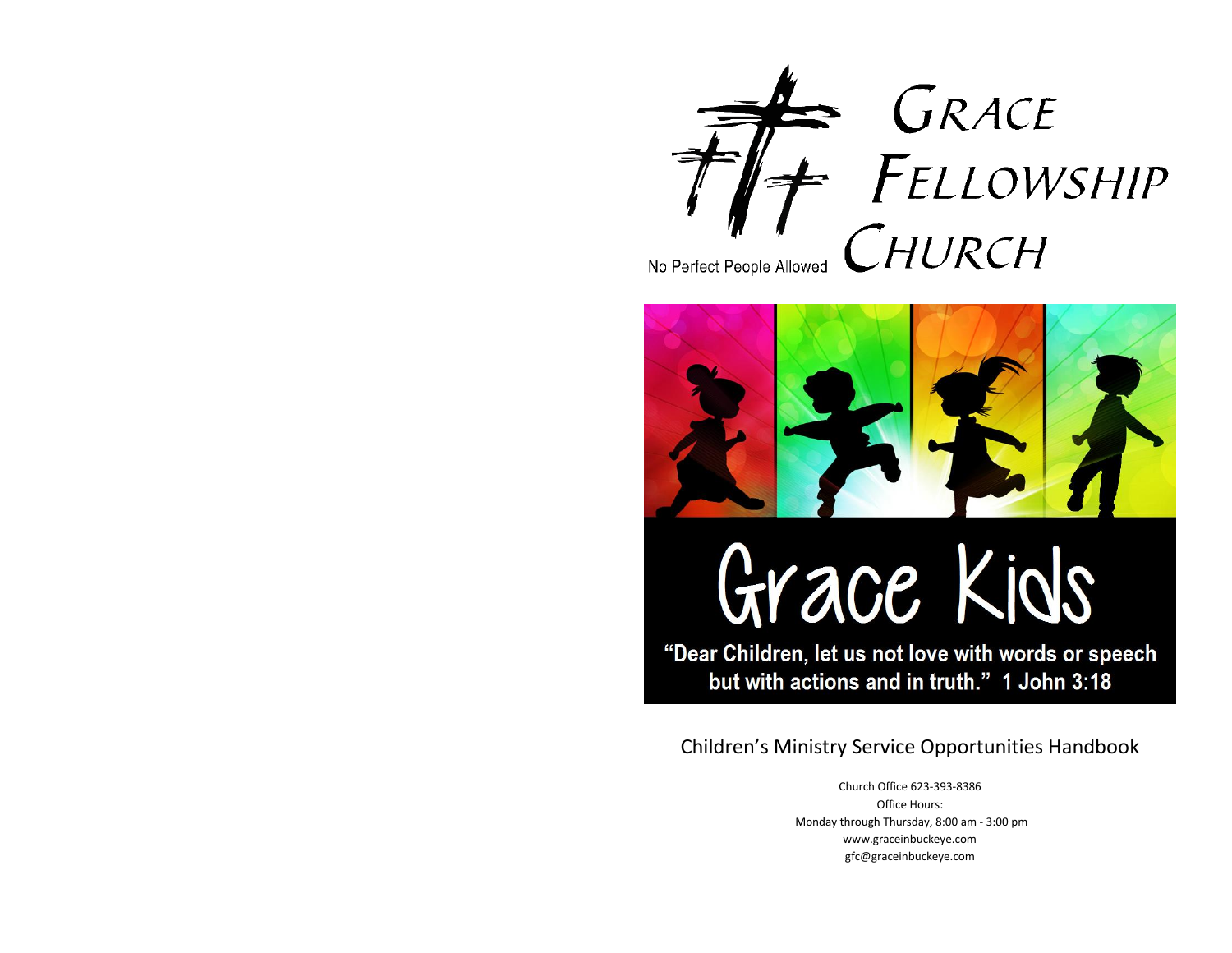## *Table of Contents*

| Kindergarten-6th Grade Sunday School Policies/Procedures |
|----------------------------------------------------------|
| Other Nursery and Sunday School Service Opportunities    |
|                                                          |
|                                                          |
|                                                          |
|                                                          |
|                                                          |

#### *Mission Statement*

The Mission of Grace Fellowship Church's Children's Ministry is to work with parents to carry out the mandate of scripture to "train up a child" Proverbs 22:6.

#### *Our Vision*

We at Grace Fellowship Church desire to see our children experience a loving relationship with the one true God. We desire to help them grow in His grace through His Word and His Spirit, and to see them experience the joy of glorifying God through worship, obedience, and love.

Your child is of the utmost importance to us. We believe children are a gift from God and they are greatly loved and valued by each member of the children's ministry team. We take all necessary means to ensure that children feel welcome in class; that we provide them with a safe and secure environment where they may play and learn; that teaching is biblically sound; and that volunteers are properly checked and monitored.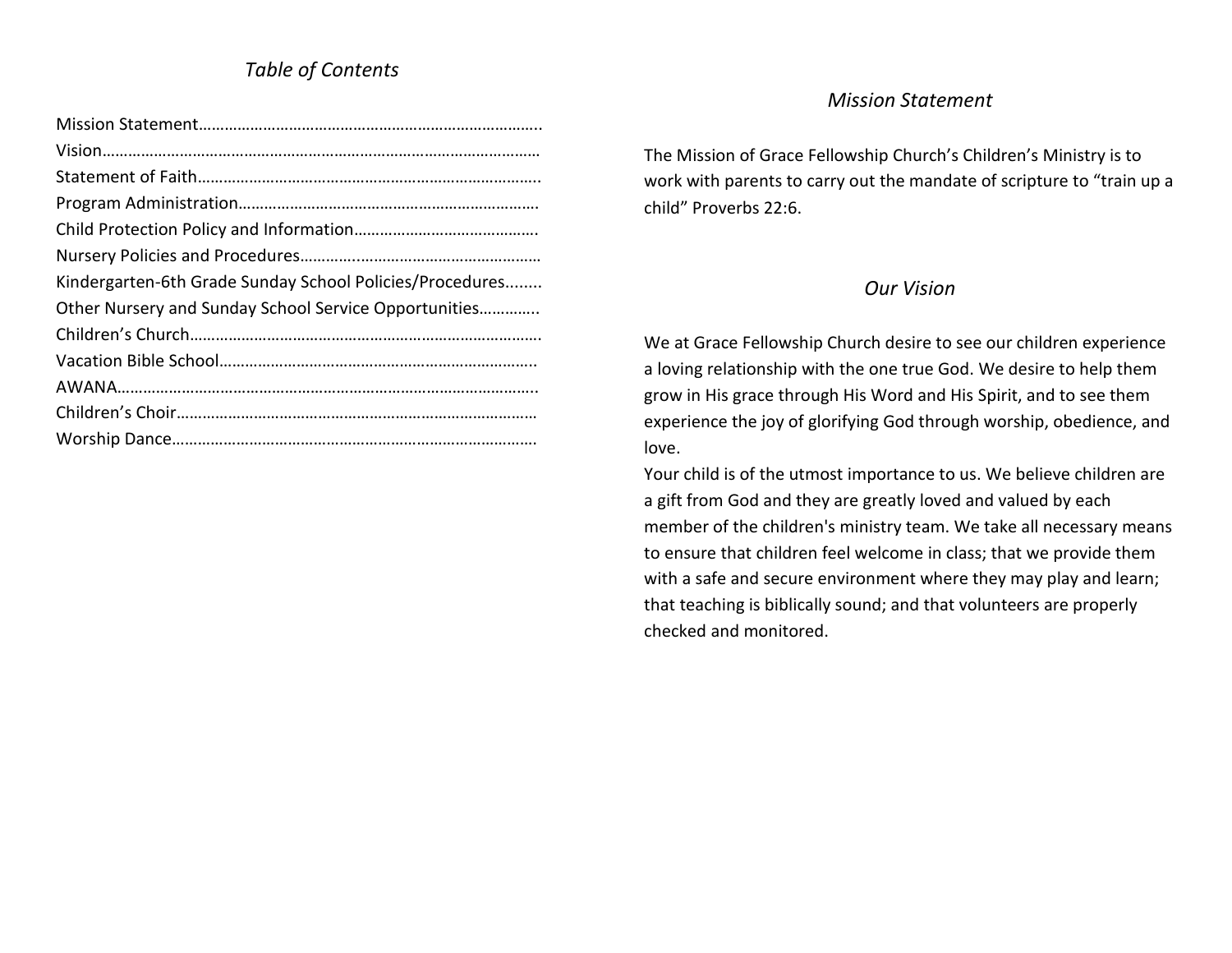#### *Statement of Faith*

- 1. The Bible is inspired by God and is the only infallible, authoritative Word of God. (2 Timothy 3:15-17, 1 Peter 1:23-25, Hebrews 4:12, John 20:31)
- 2. There is One God eternally existent in Three Persons: Father, Son and Holy Spirit. (Matthew 3:16-17, 28:19, Luke 1:35, 1 John 5:7, 2 Corinthians 13:14)
- 3. Jesus Christ is God (John 1:1-2, 14); came in the flesh through the virgin birth (Isaiah 7:14, Matthew 1:23); lived a sinless life (Hebrews 4:15); performed miracles (John 2:11, Luke 1:1-4); died for the sins of the world (Romans 3:23-26, 1 Corinthians 15:3, Colossians 1:14, 1 John 1:7, Hebrews 10:19); bodily rose from the dead (Matthew 28:6, Romans 1:4; 8:1, 1 Corinthians 15); ascended to Heaven and intercedes for us with the Father (Luke 24:50-51, 1 John 2:1-2, Hebrews 7:25); will return in power and glory to judge all creation and to establish an eternal kingdom (Acts1:11, Titus 2:1- 13, Revelation 1:7; 11:15, Philippians 2:9-11).
- 4. Man and woman were created in the image of God, were tempted by Satan, rebelled and sinned and experienced spiritual and physical death. As a result, all people are born with a sinful nature and apart from Jesus Christ are eternally lost (Genesis 2:17, Romans 4:12-19, Ephesians 2:103; 4:18-19; 6:10-19, Mark 7:20-23, Revelation 12:9, 1 Peter 5:8).
- 5. A person becomes a Christian by personally receiving Jesus Christ as an act of faith (born again), a willful commitment to trust and follow Him. All who believe are assured that Christ comes into their life (Revelation 3:20); their sins are forgiven (Colossians 1:14; 2:13-15); they become children of God (John 1:12); they begin new life with Christ (2 Corinthians 5:17, John 10:10); and they are assured eternity in Heaven (John 11:25-26; 17:3,

2 Corinthians 5:1-10, 1Thessalonians 4:13-18). Salvation is a gift from God (Ephesians 2:8-10).

- 6. The Holy Spirit indwells the Christian and is actively ministering in the world today enabling and empowering the living of a life pleasing to God; He gives gifts to every believer for the building up of the Body of Christ [the Church] (Romans 8:9, 1 Corinthians 6:19; 12:1-14; Galatians 5:22-23, Ephesians 5:18, Romans 12:6-8, 1 Peter 4:1-10).
- 7. All people will be resurrected, the believers to everlasting life in Heaven and eternal rewards; the unbelievers to everlasting death in Hell and eternal punishment (John 5:24-29, 1 Corinthians 15:20-28, Revelation 20:11-15).
- 8. There is spiritual unity of believers in Jesus Christ; many churches but one Lord (Matthew 16:16-18; 28:19-20, Acts 1:8; 2:42- 47, 1 Peter 2:9-10, Revelation 1:4-8).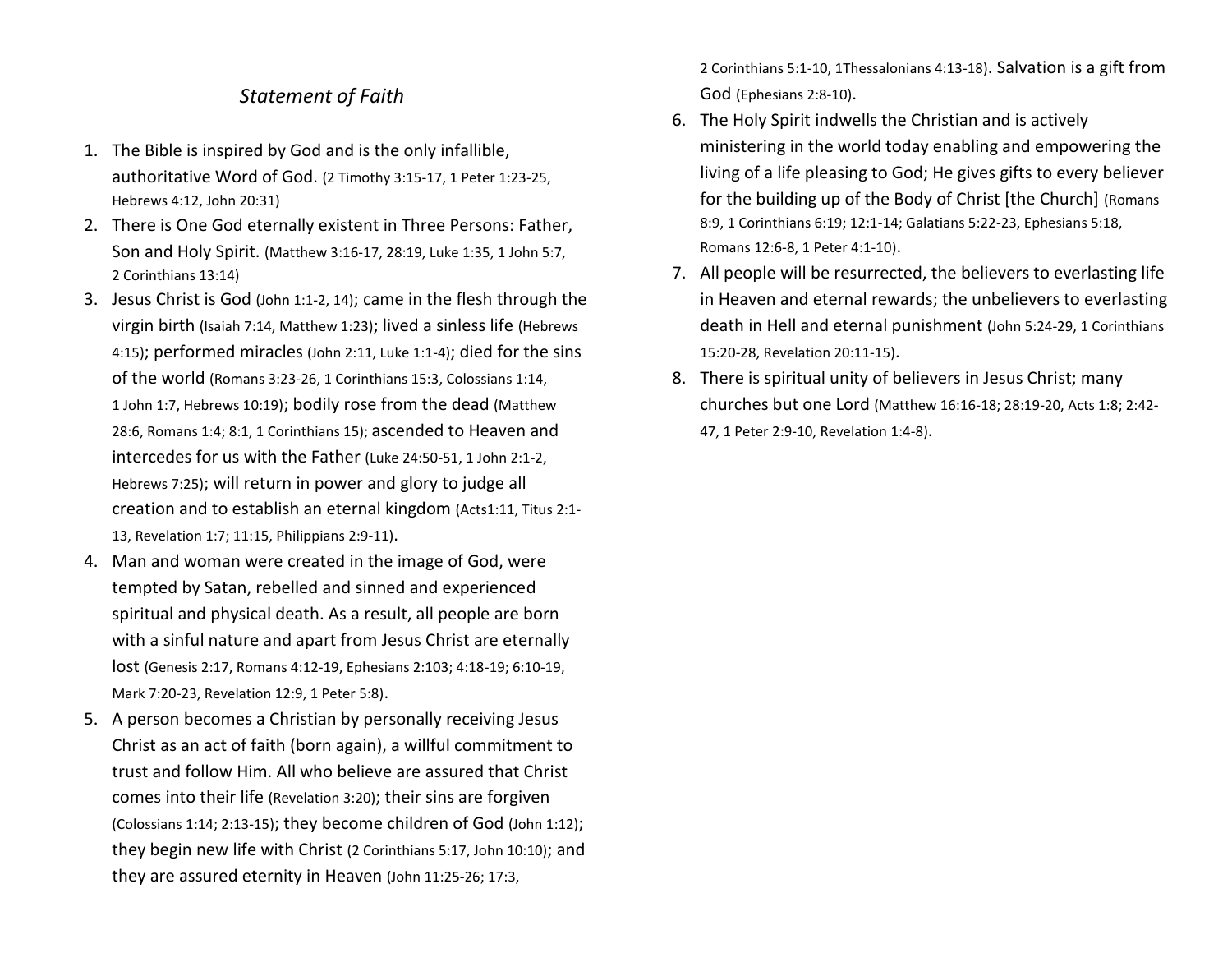## *Program Administration*

The Children's Ministry Board was created by Grace Fellowship Church's Board of Elders in the Spring of 2012. The Children's Ministry Board reports to the Elder Board. The purpose of the Children's Ministry Board is to support the Children's Minister at GFC.

## *Child Protection Policy and Information*

*Note: While Grace Fellowship Church has and will work diligently to apply this policy, due to the nature of ministry it makes no written or implied guarantee that every aspect of the policy will be followed in every situation. Any concerns about the implementation of the policy should be directed to the senior pastor or the chairperson of the child protection committee.*

#### **I. SUMMARY STATEMENT**

Grace Fellowship Church is committed to the nurture and protection of all human beings, particularly those who are physically or emotionally vulnerable such as children. Thus, GFC will not tolerate the physical or sexual abuse of minors in our church. GFC will act decisively and assertively to protect children and youth. The church will also help victims as well as perpetrators find personal and spiritual healing.

#### **II. DEFINITIONS OF CHILD ABUSE**

GFC defines child or youth abuse as acts of mistreatment or neglect against minors (those under age 18). The child/youth abuse covered in this policy falls into three major areas, which GFC defines as follows.

A. Physical Abuse:

**Physical abuse is any non-accidental injury to a minor by an adult or older care giver** (ARS 13-3623). This could include blows, shakings, or assaults which cause injury to the child.

Disciplinary spankings by a parent which do not cause physical injury to the child are not considered physical abuse.

B. Neglect:

**Neglect is the chronic failure of a parent or guardian to provide a minor with adequate food, clothing, medical care, protection, and supervision**.

#### C. Sexual Abuse:

**Sexual abuse is the exploitation of a minor for the sexual gratification of another person**. Sexual abuse includes intercourse, sodomy, oral sexual contact (ARS 13-1405-6), fondling (ARS 13-1410), prostitution (ARS 13-3212), the production of pornography (ARS 13-3552), exhibitionism, and the deliberate exposure of a minor to pornography or sexual activity (ARS 13-3553, 3556).

#### **III. PROCEDURAL RESPONSES TO ALLEGED CHILD ABUSE**

For legal and moral reasons it is imperative the following reporting procedures are carefully followed. These procedures apply to all paid or volunteer workers ("GFC workers") who minister to minors at GFC (nursery workers, AWANA workers, Sunday School teachers, Sunday School helpers, youth sponsors, etc.).

Step 1. The sole function of the Mandatory Reporter is to determine whether there are reasonable grounds to believe a minor has been abused. If and when they determine there are reasonable grounds to believe a minor has been abused, they are immediately to notify the proper authorities. They are not to conduct a forensic (formal investigative) type of interview with the alleged victim, as this might well impede a subsequent investigation by law enforcement officials. All they are to ask of the alleged victim are four questions: (1) What happened to you? (2) Where did it happen? (3) When did it happen? (4) Who did it? A written summary will be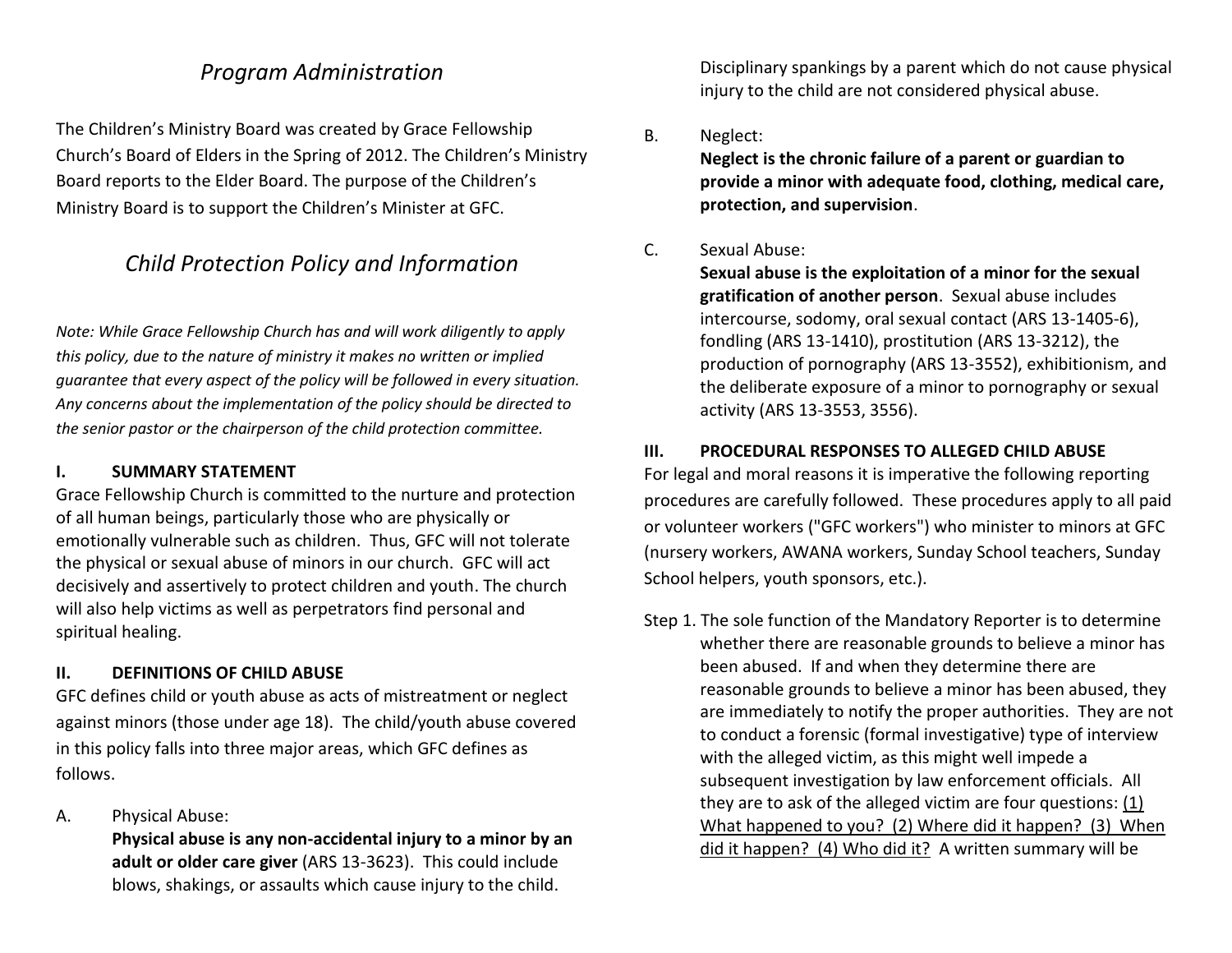made of the conversation and will be treated as strictly confidential and preserved in a secured file.

- Step 2. As soon as the Mandatory Reporter determines there are reasonable grounds to believe a minor has been abused and they have contacted CPS and the Buckeye Police Department, the pastor of the church will be immediately contacted, who will then inform members of the elder board of the abuse allegation. The parents of the suspected victim are not to be contacted by the church leaders and told of the abuse allegation until law enforcement officials are able to do their investigation and give the church clearance to contact the parents.
- Step 3. If the inquiry team or pastoral staff determines there are reasonable grounds to believe a minor has been abused, and the alleged perpetrator is a member of the church staff or is a volunteer youth or children's worker at GFC, the accused will be immediately removed from his or her ministry to children or youth. The elder board will determine if and when the accused can resume ministry to children or youth at GFC. It must be remembered, however, that an accusation is just that until adjudicated or admitted in a court of law. We must be mindful of the rights of the accused, and the potential damage a false accusation may bring.
- Step 4. If the alleged abuse perpetrator is a volunteer church worker or a church staff member who allegedly abused a child or youth under his or her care while in ministry at or on behalf of GFC, the church will offer *counseling* to the alleged victim and to the alleged perpetrator, and may also offer legal counsel. The type and duration of counseling offered will be at the discretion of the church leadership.

Step 5. The church elders and legal or psychological counsel will determine additional steps which GFC will take to minister to the alleged victim and alleged perpetrator.

#### **IV. SELECTION OF WORKERS**

A. All children's and youth workers will receive the GFC child protection policy summary, and will attest in writing that they have read the policy, have never *sexually* abused a minor, and will abide by the policy guidelines.

All staff (i.e., paid workers) and volunteers who work with minors at GFC will also fill out a written application. All *janitors*, adults who work with adolescents, all children's ministry teachers and leaders, and all adults who take minors on overnight outings will also have a current Background Check on file and will participate in an oral interview. This will serve to evaluate as is reasonably possible the suitability of the individual for ministry to children or youth.

- B. All individuals listed in A above will provide references as requested in the written application. The child protection committee and their designees will check references as they deem appropriate.
- C. Occasional children's workers may be asked to submit to the full screening outlined above as the pastoral staff deem appropriate.
- D. All children's and youth workers' applications, notes from the oral interviews, reference interviews, and background check data shall be kept in the secured child protection safe.
- E. Child protection committee members, in general consultation with the pastoral staff, will evaluate the potential workers' applications, oral interviews, references, and background checks to determine suitability of the applicants for work with minors at GFC. If for some reason it is determined an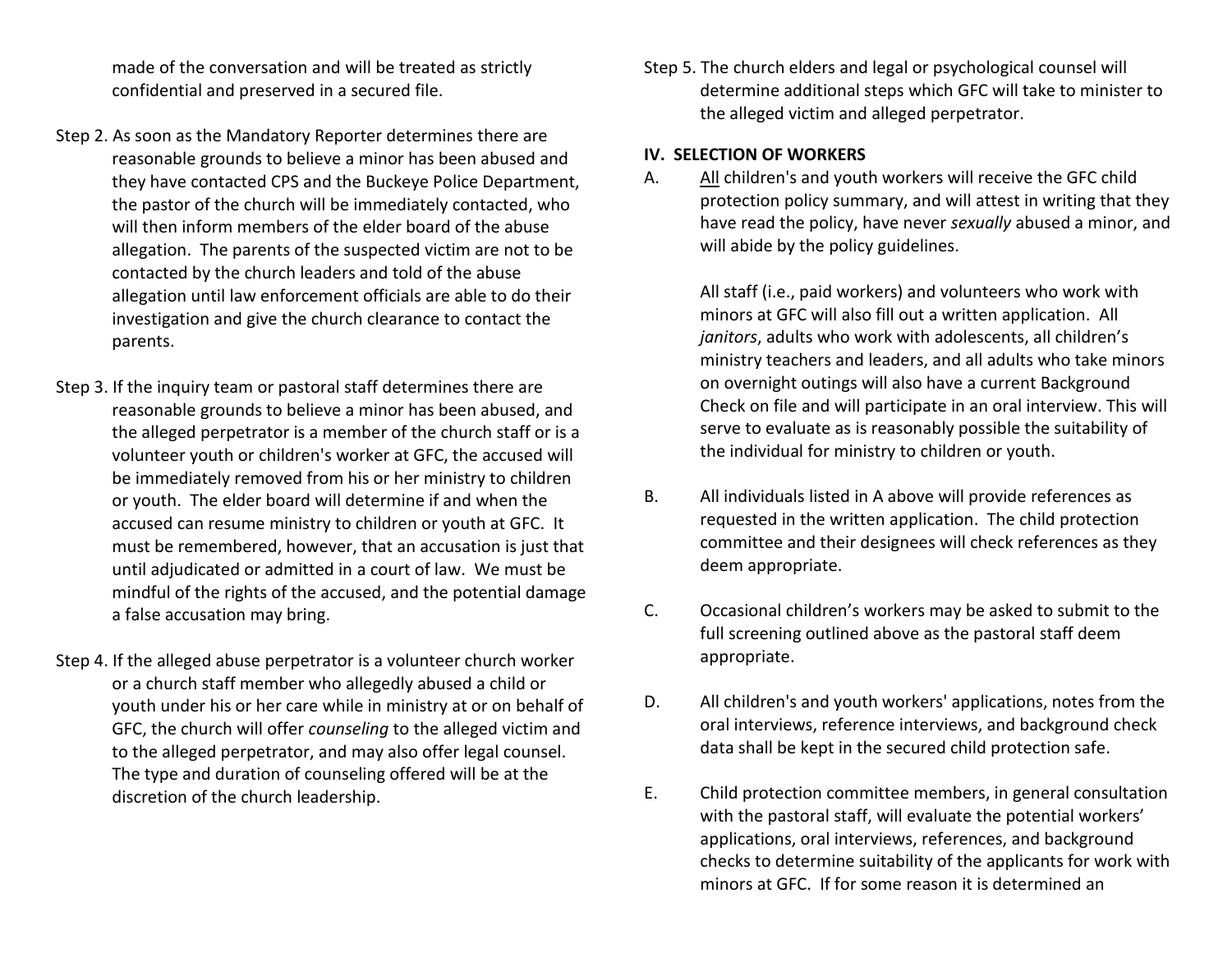individual is unsuitable for ministry to children or youth (for example, they *have ever committed child sexual abuse, have ever committed sex crimes*, or have a recent history of drug abuse), every effort will be made to find another area of ministry they could engage in at GFC. Every effort will be made to do this in a spirit of grace, while maintaining appropriate confidentiality.

- **V. EDUCATION AND MONITORING OF WORKERS REGARDING ABUSE**
- A. In consultation with the pastoral staff, the child protection committee will seek to develop an abuse education plan for the whole church family, including parents, children, and adolescents, as well as those who work with minors.
- B. One of the most important steps we must take to implement a church child protection policy is to train all leaders thoroughly, so they can successfully educate and supervise the workers under them. Thus, GFC will conduct or recommend child protection training and policy clarification meetings on a regular basis. It is expected that all workers and staff will attend these training sessions.
- C. Children's and youth leaders will regularly monitor their workers through scheduled and unscheduled observations of their classrooms and ministries. This will be done expressly to help teachers and workers improve their skills and become their best for Christ, and to identify potential problems.

#### **VI. WORKERS' PROCEDURES TO REDUCE ABUSE AND FALSE ALLEGATIONS OF ABUSE**

In order to protect children and youth at GFC and to reduce the likelihood of false abuse allegations, workers should do the following.

- A. All teachers and assistants should strive to work as a team. Seek to avoid situations in which the worker and child or youth are alone without another worker present, particularly in the rest room, disciplinary situations, and when counseling.
- B. In the event that a worker is left alone with children, be sure the door is ajar and windows are not obstructed. Always strive to avoid even the appearance of impropriety.
- C. When workers assist in the restroom, they should alert other workers that they are taking 2 children to the restroom. Secure restroom by checking each stall. Then the worker would step out of the restroom. When assisting with a child's clothing, the child should come to the door of the restroom for assistance.
- D. Children at play should be carefully supervised so that no sexual misconduct occurs between them while they are playing. The same principle applies to adolescents.
- E. Junior and senior high workers should be particularly careful about spending time alone with youth of the opposite sex. When this is unavoidable the worker should notify the youth's parents and another youth worker prior to the event.
- F. Always report any abuse concerns, suspicions, or nagging questions immediately to the pastoral staff member who oversees your ministry (refer to §III).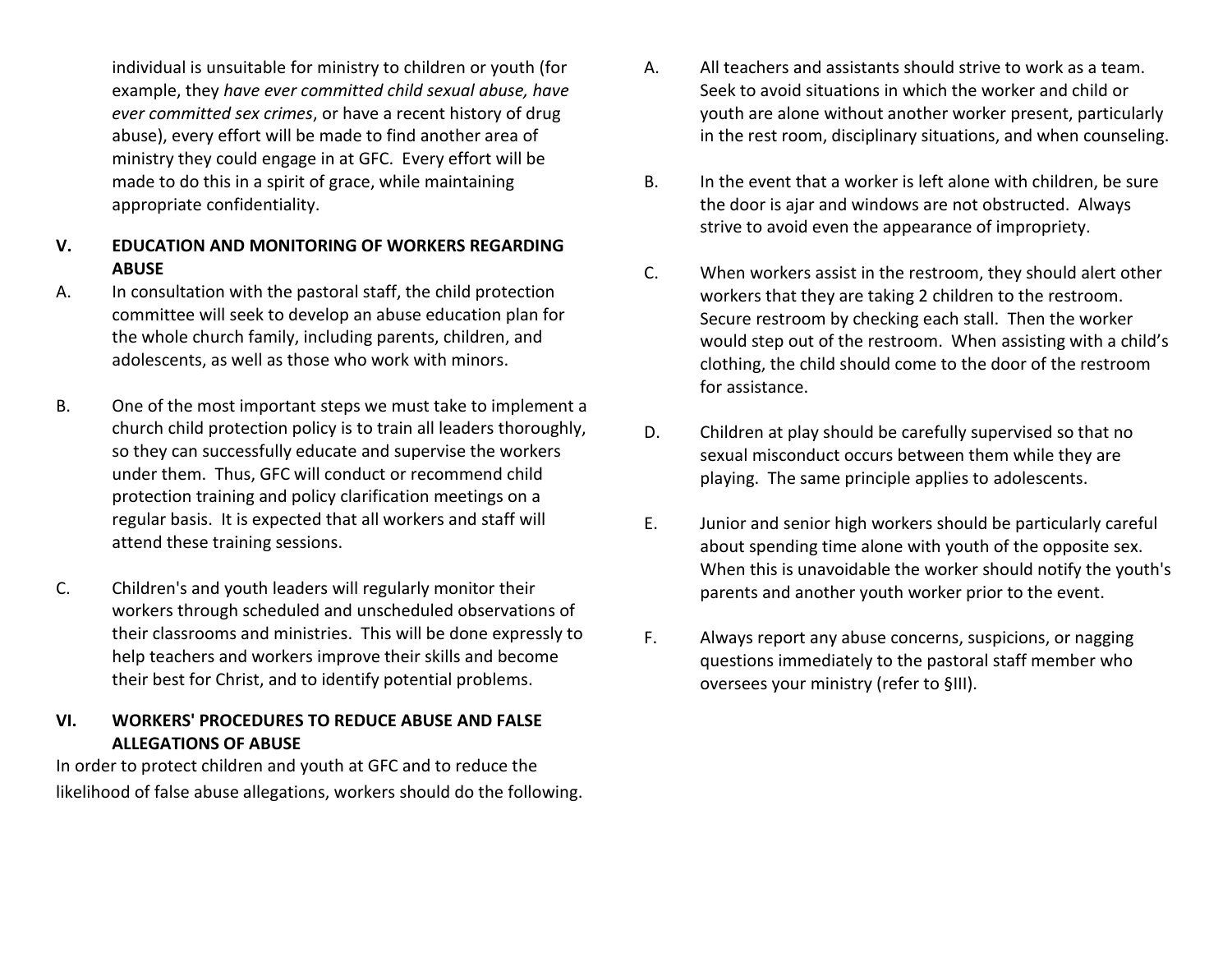## *Nursery Policies and Procedures*

#### *Teacher Responsibilities:*

\*Arrive at least 10 minutes prior to the beginning of service (for *BOTH* services).

\*Put all curriculum supplies and/or toys away in the appropriate cabinet/tubs before leaving.

\*After second service, stack chairs against the wall and run the vacuum if the floor has food crumbs on it.

\*Any toys that have been 'mouthed' need to be immediately put in the mesh bag hanging on the wall.

\*Any large toys need to be wiped down with a disinfecting wipe, especially in the infant/walker rooms after second service.

\*Wipe down tables with disinfecting spray before and after snack time.

#### *Infant and Crawlers Room:*

\*After a baby has gotten up from a crib, sheets need to be removed to the laundry bag immediately and replaced. \*Swing covers need to be removed immediately if a baby spits up. Otherwise, they should be washed monthly.

\*Sink area, rockers, swings and large toys need to be wiped down with a disinfecting wipe after second service.

*Please note that parents will be receiving a Parent Handbook that outlines the following information.*

#### *Curriculum and Room Assignments:*

Infants and Crawlers/Mother's Room (Rm. C3)

\*Age appropriate play time and parent provided snack if desired.

Walkers through two years (Rm. C1)

\*Age appropriate play time and church provided snack. Two Year Olds (Three years before Kindergarten) (Rm. C2)

> \*Age appropriate play time and church provided snack along with story and song time.

Three Year Olds (Two years before Kindergarten) (Rm. C4)

\*Age appropriate play time and church provided snack along with story and song time.

Pre-K class (One year before Kindergarten) (Rm. C5)

\*Board approved curriculum will be provided for the Pre-K class along with a snack.

#### *Drop Off and Pick Up Information:*

\*Parents will stop at the check-in desk to label all belongings they wish for their child to have access to during the service (bottles, cups, snacks, bag, etc.).

\*Returning families will find their nametags on the wall along with parent pick-up cards. The child's nametag is to be placed on their back. The parents keep one pick-up card and the greeter keeps the other.

\*New parents will complete a temporary nametag and orange allergy sticker (if needed). Please be sure to alert classroom volunteers to any allergy/special needs alerts. New parents receive a pager when dropping children off and must return it at pick-up.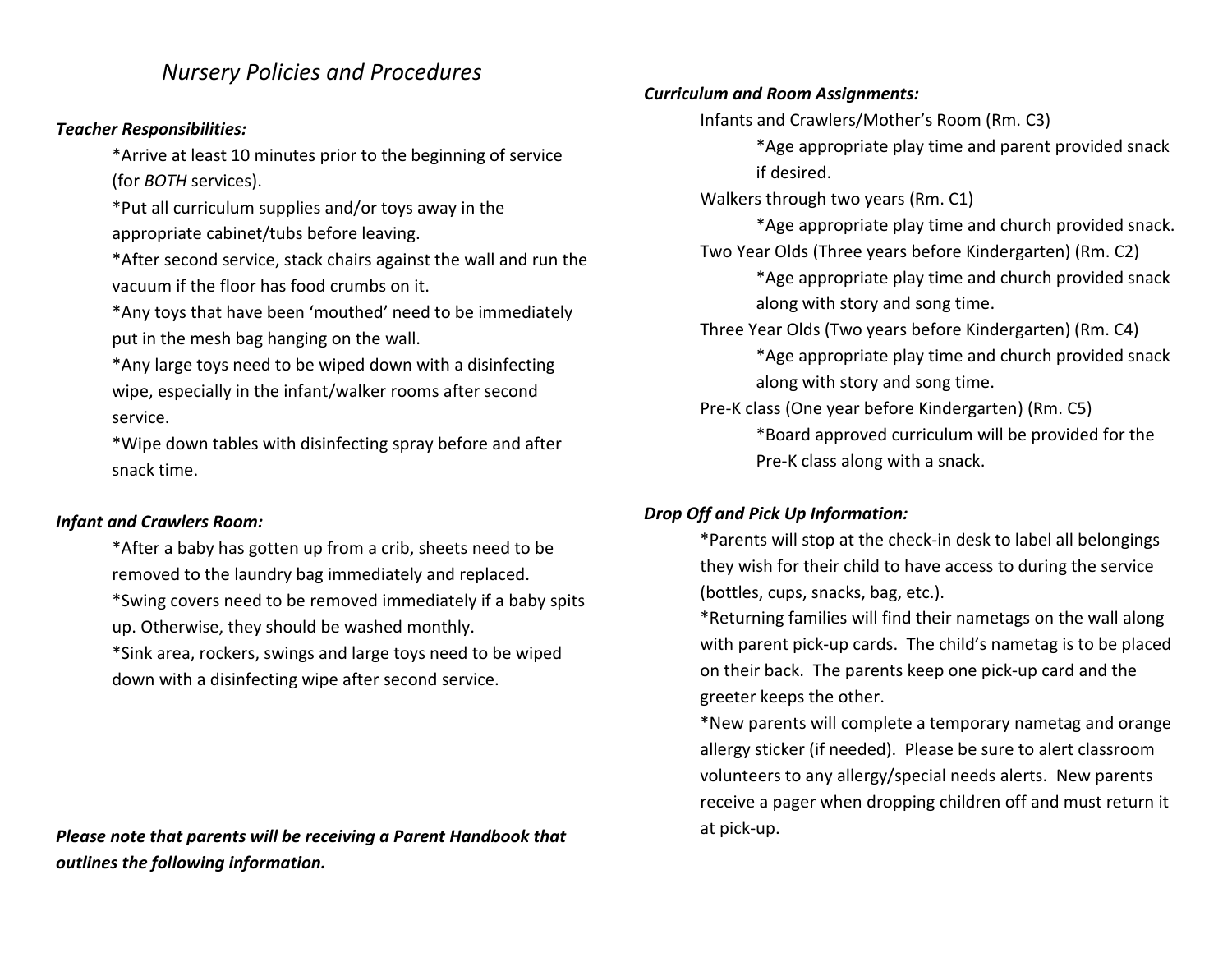#### *Determination for Paging Parents:*

\*If a child cries/is inconsolable.

\*If a child has demonstrated an unsafe behavior, such as biting, they need to be removed from the nursery.

\*If a child is having a discipline issue that is taking away from the learning of other children.

#### *Discipline Measures for Disruptive Behaviors:*

\*For children in the Two Year Old through Pre-K rooms:

\*First disruption: Give the child a loving, yet firm verbal correction.

\*Second disruption: Remove the child from the group. (The child may sit in a chair in the hall with the Greeter. The time away from the group should be the child's age plus one in minutes.)

\*Third disruption: Page the child's parent(s) to come pick him or her up. Give a full explanation to the parent of the offenses and the consequences you followed according to the Children's Ministry Policy.

### *The following health guidelines should be considered when making the decision as to whether your child should come to nursery:*

Fever—Your child should remain at home with a fever greater than 100 degrees. If your child has been fever-free for 24 hours (without the use of fever reducing medication), they are welcome in nursery.

Diarrhea/Vomiting—A child with diarrhea or vomiting should stay home unless he or she has been symptom free for 24 hours.

Conjunctivitis (eye infection)—Following a diagnosis of conjunctivitis, your child should not be in the nursery until after he or she has had the prescribed medicine for 24 hours.

Rashes—Common infectious diseases with rashes may be infectious in the early stages. If your child has a suspicious rash, please keep them home until after a health care provider has made a diagnosis and authorized the child to be with other children.

Colds—Please consider keeping your child at home if he or she is experiencing discomfort due to cold symptoms, such as nasal congestion and cough.

*\*\*Green discharge from the nose may be a sign of infection. The nursery is not able to accept a child with green discharge into the nursery for care.\*\**

Communicable Diseases—The State Health Department requires written permission from a private physician or the Health Department to return to school after having a communicable disease, including, but not limited to, measles, chicken pox, mumps, scarlet fever and impetigo.

*\*\*Although GFC Nursery is not a school or licensed care center, we ask that you follow these guidelines regarding communicable diseases when bringing your child to the nursery.\*\**

*Please know that you have the responsibility to yourself and the other children to let parents know if you believe that a child falls under one of these health guidelines. You must refer them back to the parent handbook and ask them to keep their child with them until the child is well.*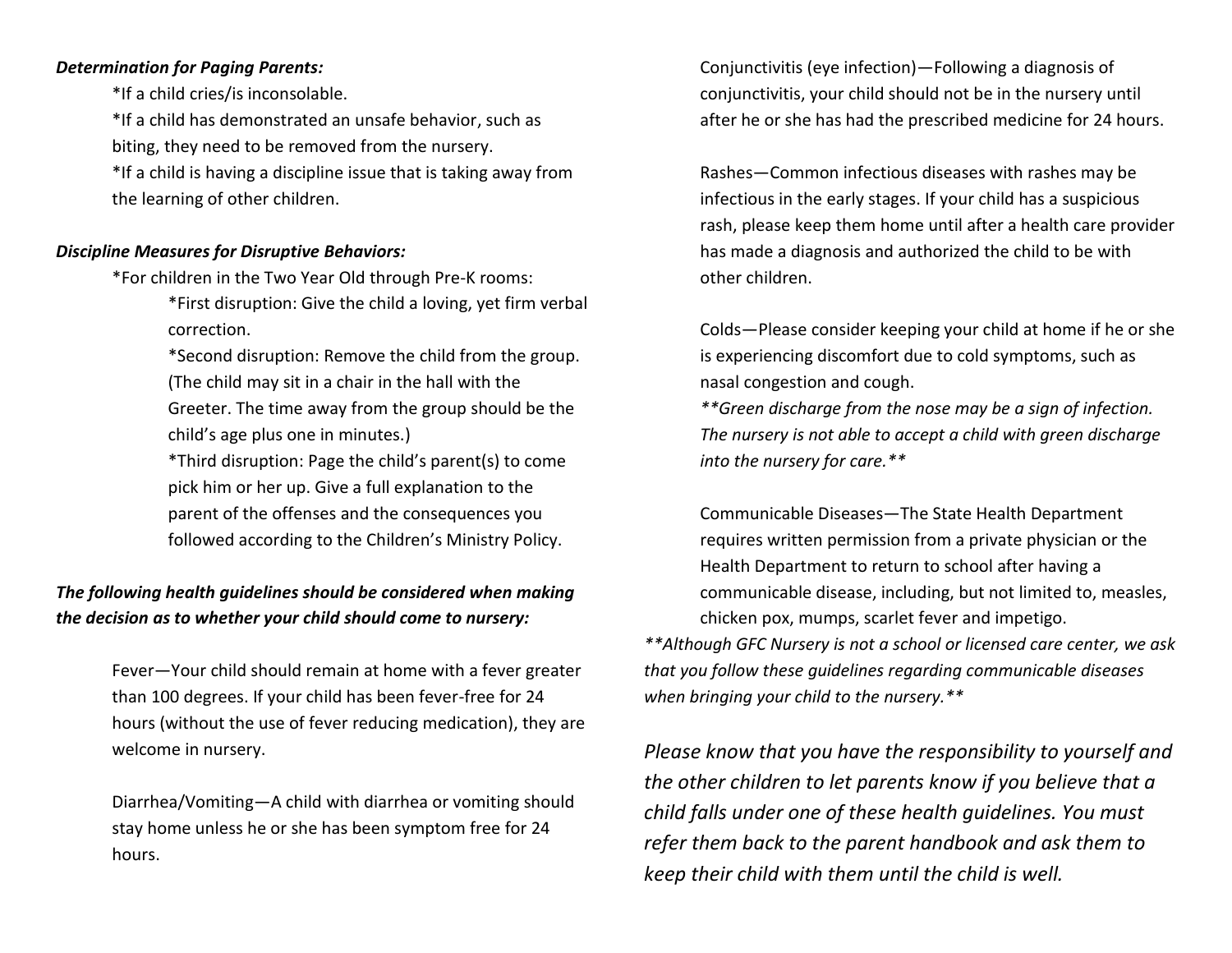## *Kindergarten through Sixth Grade Policies and Procedures*

#### *Teacher Responsibilities:*

\*Arrive at least 10 minutes prior to the beginning of the 9:00 service.

\*Offer a 'filler' activity for the first few minutes while you begin taking attendance and children arrive.

\*All classroom supplies need to be returned to the appropriate cabinet after class each Sunday. Please remember to put away the white board marker/eraser as well.

\*Teacher or Helper needs to wipe the tables with disinfecting spray each week before leaving.

\*All chairs need to be stacked against one wall and all scraps of paper need to be picked up off the floor after class each Sunday.

\*If you serve a snack and there are crumbs on the floor, please run the vacuum to help prevent 'critters' joining our ranks. (The vacuum is stored in the Resource Room behind the office.)

\*If you have time at the end of class, have students put all markers/pencils/scissors/glue in the appropriate containers for you. They should also stack the chairs safely and pick up any scraps if there is time. If you do not have time for students to help with clean up, then you are responsible for these things.

#### *Classroom Management Ideas*

\*Count down from five to zero—explain that when the Teacher/Helper voice gets to zero, the children should all have 'zero voices'.

- \*Give a set number of counts to complete a specific task. (Ex. 'When my voice gets to five, your papers will be in a nice stack in the middle of the table. One…two…three…four…five.)
- \*Most importantly, be consistent with every child, every time.

## *Please note that parents will be receiving a Parent Handbook that outlines the following information.*

#### *Curriculum and Room Assignments:*

\*Kindergarten (Rm. C6) \*First and Second Grade (Rm. C7) \*Third and Fourth Grade (Rm. C10) \*Fifth and Sixth Grade (Building B & Rm. A7)

\*All classes will be using Board approved curriculum as the basis of their teaching each Sunday.

\*Teachers may alter a craft idea or object lesson as long as the integrity of the lesson is not lost and the children's time is well used.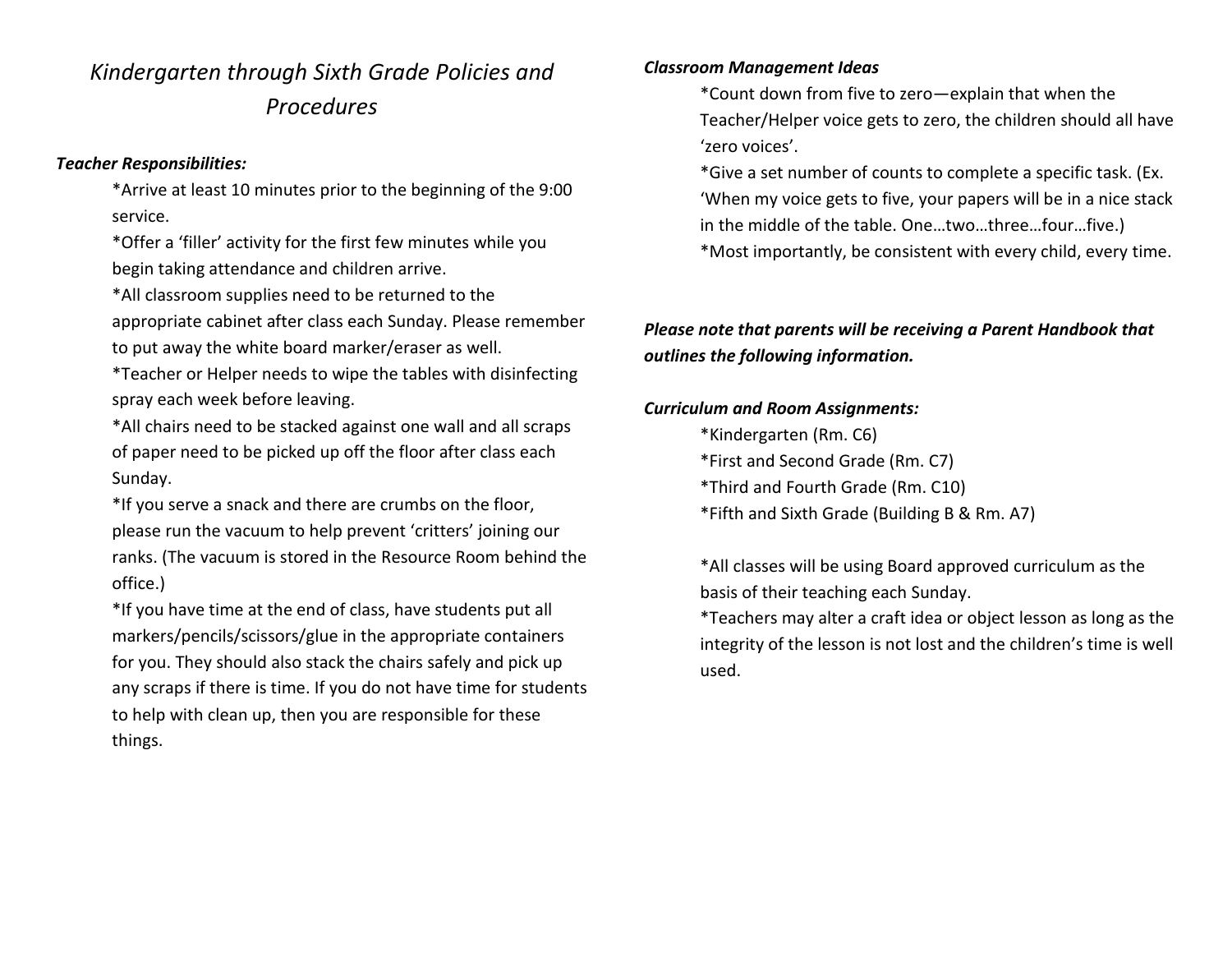*Discipline:*

\*First disruption: Give the child a loving, yet firm verbal correction.

\*Second disruption: Remove the child from the group. (He or she may sit in a chair in the hall with the drop off/pick up person for the day.)

\*Third disruption: Leave your class in the care of your helper and take the child to his or her parent. Give a full explanation to the parent of the offenses and the consequences you followed according to the Children's Ministry Policy.

## *The following guidelines should be considered when making the decision as to whether your child should come to Sunday School:*

Fever—The child should remain at home with a fever greater than 100 degrees. If your child has been fever-free for 24 hours (without the use of fever reducing medication), they are welcome in Sunday School.

Diarrhea/Vomiting—A child with diarrhea should stay home unless he or she has been symptom free for 24 hours.

Conjunctivitis (eye infection)—Following a diagnosis of conjunctivitis, the child should not be in Sunday School until after he or she has had the prescribed medicine for 24 hours.

Rashes—Common infectious diseases with rashes may be infectious in the early stages. If your child has a suspicious rash, please keep them home until after a health care provider has made a diagnosis and authorized the child to be with other children.

Colds—Please consider keeping your child at home if he or she is experiencing discomfort due to cold symptoms, such as nasal congestion and cough.

*\*\*Green discharge from the nose may be a sign of infection. Our Sunday School is not able to accept a child with green discharge into class.\*\**

Communicable Diseases—The State Health Department requires written permission from a private physician or the Health Department to return to school after having a communicable disease, including, but not limited to, measles, chicken pox, mumps, scarlet fever and impetigo.

*\*\*Although GFCs Sunday School is not a school or licensed care center, we ask that you follow these guidelines regarding communicable diseases regarding bringing your child to Sunday School.\*\**

*Please know that you have the responsibility to yourself and the other children to let parents know if you believe that a child falls under one of these health guidelines. You must refer them back to the parent handbook and ask them to keep their child with them until the child is well.*